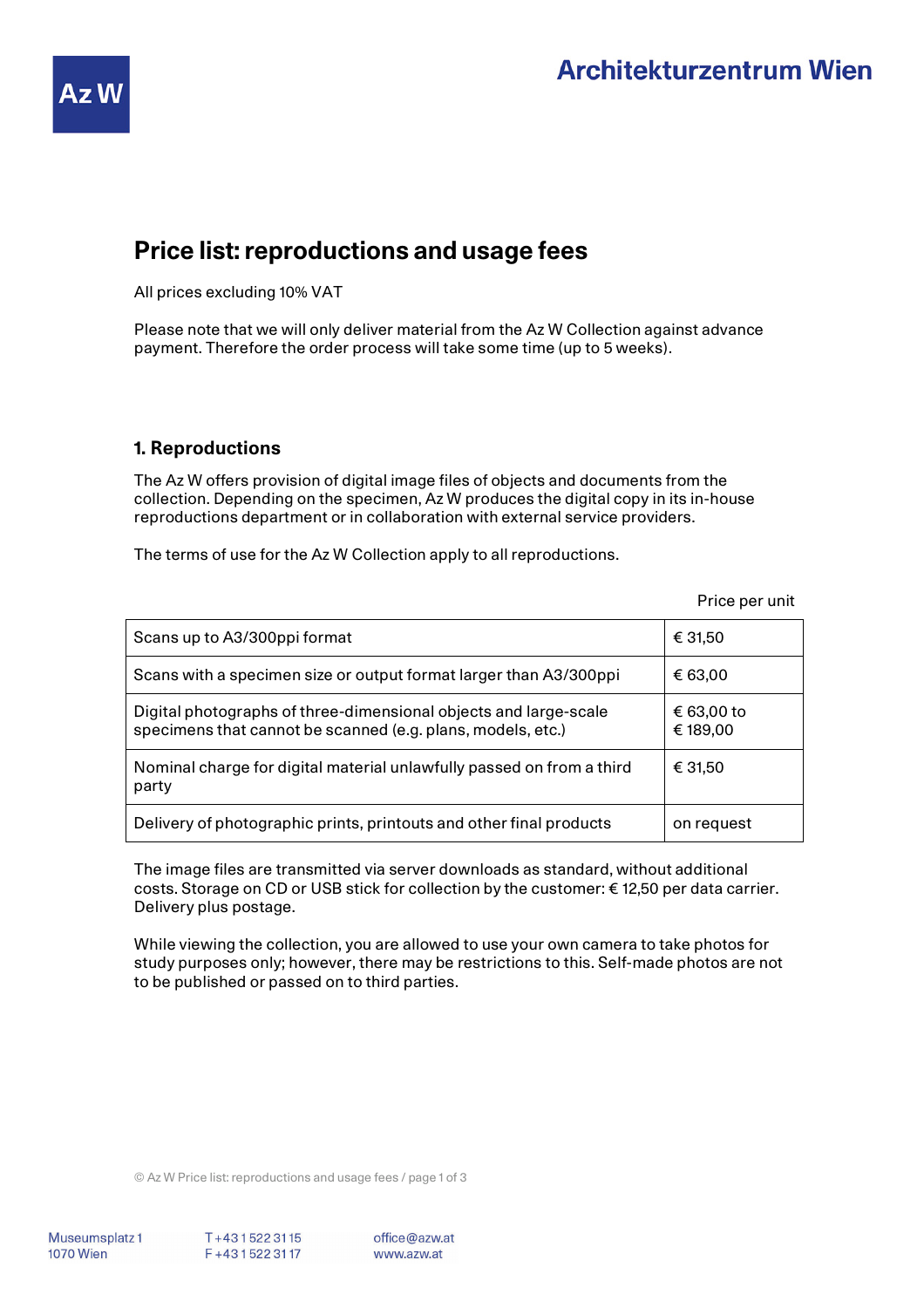

### **2. Usage fees**

Authorisations to use a work are issued for the specific intended usage and have a onetime validity; any further usage (e.g. reprint, edition) requires a separate agreement and compensation. Details on the allocation of rights are provided in our usage guidelines.

| 2.1. Scholarly work                                                                                                                                                                                                                                                                |                 |
|------------------------------------------------------------------------------------------------------------------------------------------------------------------------------------------------------------------------------------------------------------------------------------|-----------------|
|                                                                                                                                                                                                                                                                                    | Price per image |
| Unpublished scholarly work (theses and dissertations). If published the<br>images must be accompanied by full details of the image, including the<br>copyright statement "Architekturzentrum Wien, collection". Online pub-<br>lications must be negotiated separately beforehand. | € 0.00          |
| Publication of scholarly work                                                                                                                                                                                                                                                      | € 31,50         |

# **2.2. Books, exhibition catalogues, illustrated books** Price per image

ᄀ

| Edition                | Image size $\vert$ up to 15 x 21 cm | $\vert$ up to 30 x 21 cm |
|------------------------|-------------------------------------|--------------------------|
| up to 3.000 units      | € 42.00                             | € 73.50                  |
| up to 10.000 units     | € 63.00                             | € 94.50                  |
| more than 10,000 units | € 84.00                             | € 126,00                 |

Other sizes on request E-book usage on request Cover: +100% of the format-based usage fee in the interior New edition: -50% of the original usage fee

### **2.3. Journals, magazines, newspapers Price per image per image**

| Edition                 | Image size | up to $15 \times 21$ cm | up to $30 \times 21$ cm |
|-------------------------|------------|-------------------------|-------------------------|
| up to 25.000 units      |            | € 42.00                 | € 63,00                 |
| up to 100.000 units     |            | € 52.50                 | € 78.50                 |
| more than 100,000 units |            | € 63,00                 | € 94.50                 |

### Other sizes on request

Additional online publication of the issue or articles, limited in time to 5 years: +100% of the usage fee for the print edition

Cover: +100% of the format-based usage fee in the interior

© Az W Price list: reproductions and usage fees / page 2 of 3